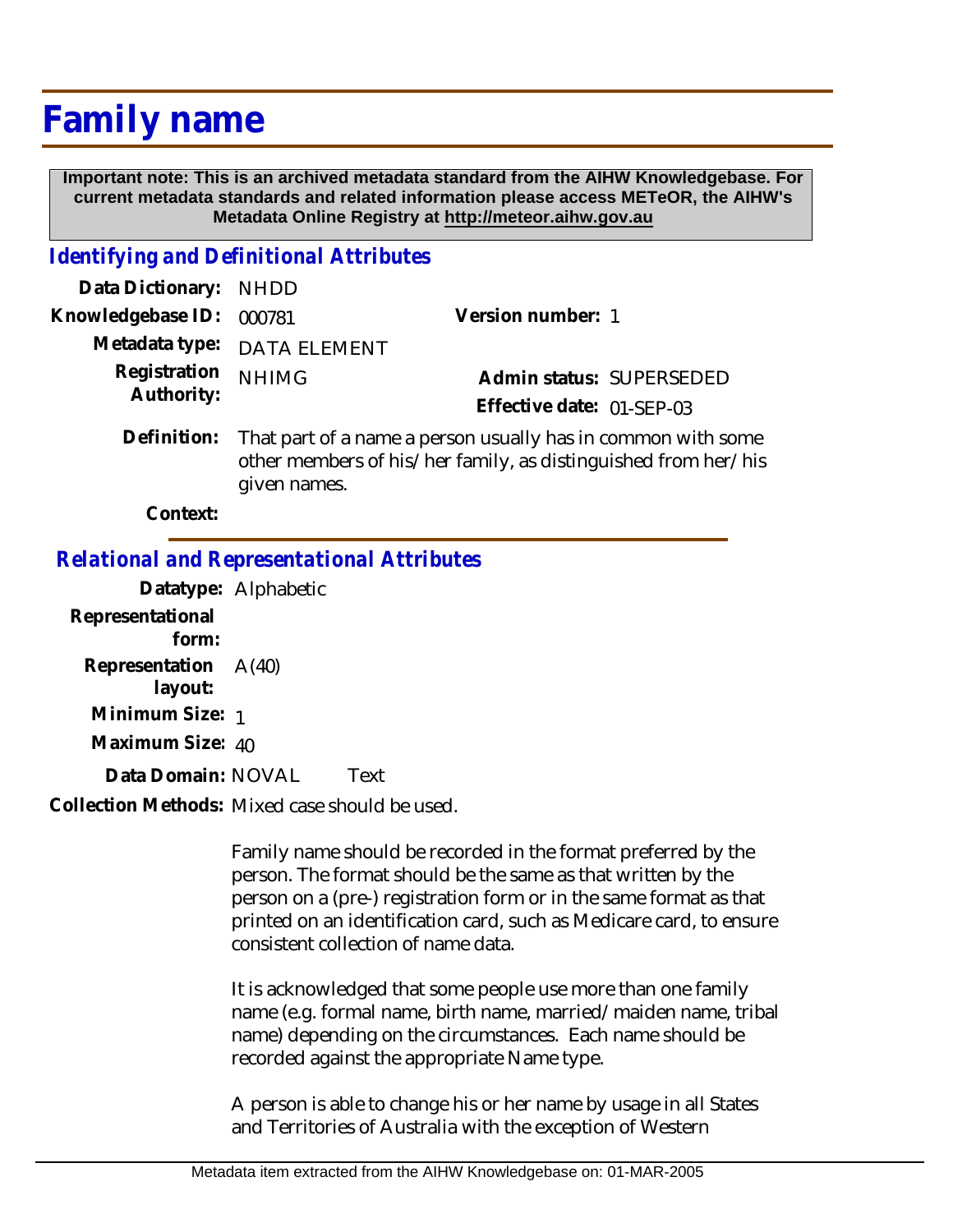Australia, where a person may change his or her name under the Change of Name Act. Care should be taken when recording a change of name for a minor. Ideally, the name recorded for the minor should be known to both of his/her parents, so the minor's records can be retrieved and continuity of care maintained, regardless of which parent accompanies the minor to the health care establishment.

A person should generally be registered using their preferred name as it is more likely to be used in common usage and on subsequent visits to the health care establishment. The person's preferred name may in fact be the name on their Medicare card. The Name type data element can be used to distinguish between the different types of names that may be used by the person.

The following format may assist with data collection: What is your family name?

\_\_\_\_\_\_\_\_\_\_\_\_\_\_\_\_\_\_\_\_\_\_\_\_\_\_\_\_\_\_\_\_\_\_\_\_\_\_\_\_\_\_\_\_\_\_

Are you known by any other family names that you would like recorded? If so, what are they?

\_

Please indicate, for each name above, the 'type' of family name that is to be recorded:

\_\_\_\_\_\_\_\_\_\_\_\_\_\_\_\_\_\_\_\_\_\_\_\_\_\_\_\_\_\_\_\_\_\_\_\_\_\_\_\_\_\_\_\_\_\_\_\_\_\_\_\_\_\_\_\_\_\_\_\_

(a) Medicare card name (if different to preferred name).

(b) Alias (any other name that you are known by).

Whenever a person informs the establishment of a change of family name (e.g. following marriage or divorce), the former name should be recorded as an alias name. A full history of names should be retained. e.g. Mary Georgina Smith informs the hospital that she has been married and changed her family name to Jones. Record 'Jones' as her preferred family name and record 'Smith' as an alias name.

Hyphenated family names:

Sometimes persons with hyphenated family names use only one of the two hyphenated names. It is useful to record each of the hyphenated names as an alias. If the person has a hyphenated family name, e.g. Wilson-Phillips record 'Wilson-Phillips' in the preferred Family name field and record 'Wilson' and 'Phillips' separately as alias family names.

Registered unnamed newborn babies: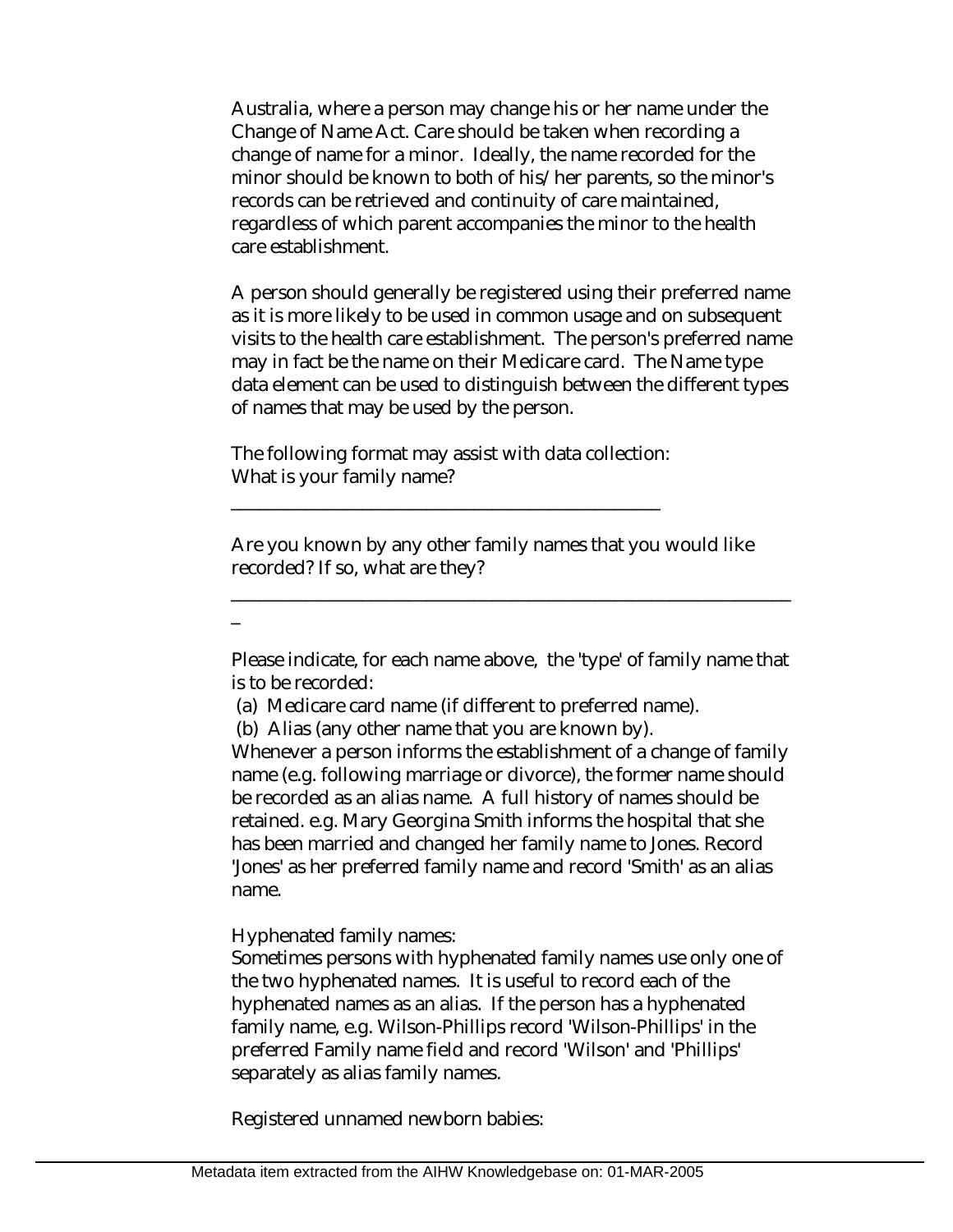When registering a newborn, use the mother's family name as the baby's family name unless instructed otherwise by the mother. Record unnamed babies under the newborn Name type.

Persons with only one name:

Some people do not have a family name and a given name, they have only one name by which they are known. If the person has only one name, record it in the Family name field and leave the Given name field blank.

Registering an unidentified health care client:

The default for unknown family name, should be 'Unknown' in all instances and the name recorded as an alias name. Don't create a 'fictitious' family name such as 'Doe' as this is an actual family name. When the person's name becomes known, record it as the preferred Family name and do not overwrite the alias name of 'Unknown'.

Registering health care clients from disaster sites: Persons treated from disaster sites should be recorded under the alias Name type. Local business rules should be developed for consistent recording of disaster site person details.

Care should be taken not to use identical dummy data (family name, given name, date of birth, sex) for two or more persons from a disaster site.

If the family name needs to shortened:

If the length of the family name exceeds the length of the field, truncate the family name from the right (that is, dropping the final letters). Also, the last character of the name should be a hash (#) to identify that the name has been truncated.

Use of incomplete names or fictitious names:

Some health care facilities permit persons to use a pseudonym (fictitious or partial name) in lieu of their full or actual name. It is recommended that the person be asked to record both the pseudonym (alias name) in addition to the person's Medicare card name.

#### Baby for adoption:

The word 'Adoption' should not be used as the family name, given name or alias for a newborn babe. A newborn baby that is for adoption should be registered in the same way that other newborn babies are registered. However, if a baby born in the hospital is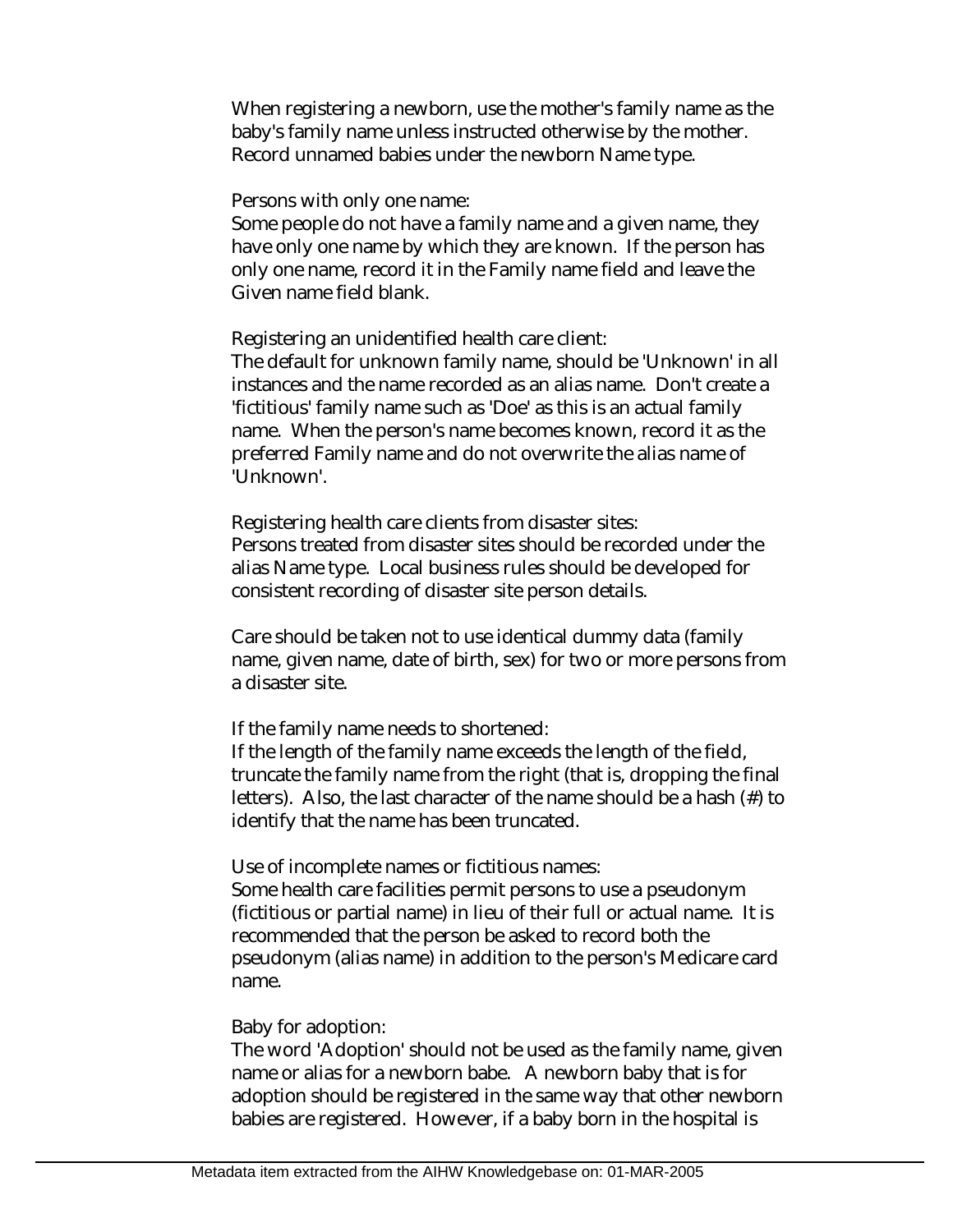subsequently adopted, and is admitted for treatment as a child, the baby is registered under their adopted (current) name, and the record should not be linked to the birth record. This should be the current practice. Any old references to 'Adoption' in client registers (for names) should also be changed to 'Unknown'. Contact your State or Territory adoption information service for further information.

Punctuation:

If special characters form part of the family name they should be included, e.g. hyphenated names should be entered with a hyphen.

"hyphen" e.g. Wilson-Phillips

Do not leave a space before or after a hyphen, i.e. between the last letter of 'Wilson' and the hyphen, nor a space between the hyphen and the first letter of 'Phillips'.

### "apostrophe" e.g. O'Brien, D'Agostino

Do not leave a space before or after the apostrophe, i.e. between the 'O' and the apostrophe, nor a space between the apostrophe and 'Brien'.

"full stop" e.g. St. John, St. George

Do not leave a space before a full stop, i.e. between 'St' and the full stop. Do leave a space between the full stop and 'John'.

"space" e.g. Van Der Humm, Le Brun, Mc Donald If the health care client has recorded their family name as more than one word, displaying spaces in between the words, record their family name in the same way leaving one space between each word.

## Prefixes:

Where a family name contains a prefix, such as one to indicate that the person is a widow, this must be entered as part of the Family name field. When widowed, some Hungarian women add 'Ozvegy' (abbreviation is 'Ozy') before their married family name, e.g. 'Mrs Szabo' would become 'Mrs Ozy Szabo'. That is, 'Mrs Szabo' becomes an alias name and 'Mrs Ozy Szabo' becomes the preferred name.

## Ethnic Names:

The Centrelink publication, Naming Systems for Ethnic Groups, provides the correct coding for ethnic names.